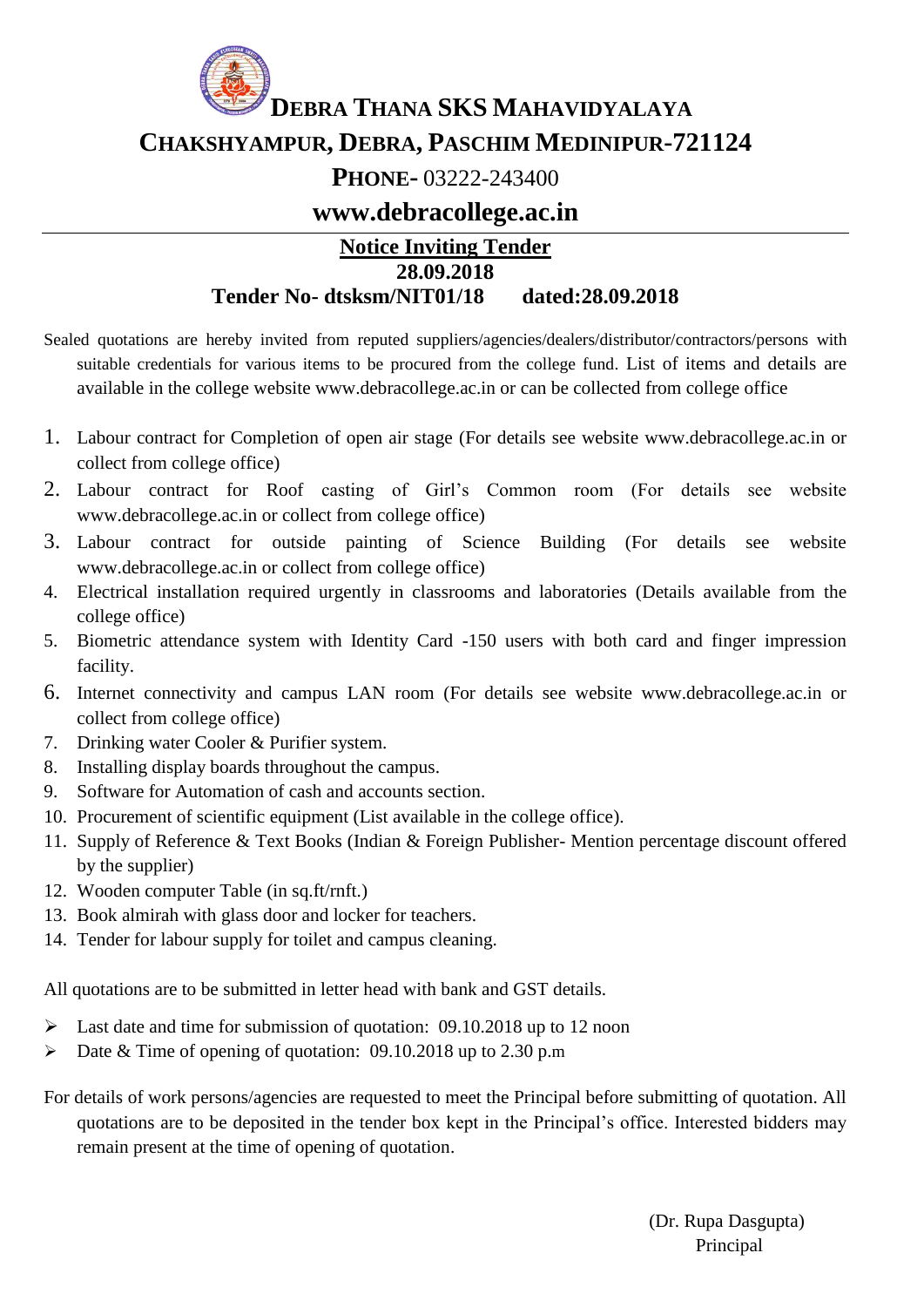# **For Labour Quotation**

| Open Air<br><b>Stage</b>                       | Sand felling, RGC Casting at Floor (110 Mm)<br>Haive, Plastre — Area - 960 Sg. ft.                                                                            |
|------------------------------------------------|---------------------------------------------------------------------------------------------------------------------------------------------------------------|
| Girl's<br>common<br>room                       | 125 m Fr. State with beam of per Drawing, inside, ce<br>outside pluty, Breickarn Partion and Imapel is<br>Doors K wridows frame Setting.<br>· Arca - 2967 匈米. |
| <b>Science</b><br>building<br>outside<br>paint | 3000 Sqft. (Pale fee Syft for dation)                                                                                                                         |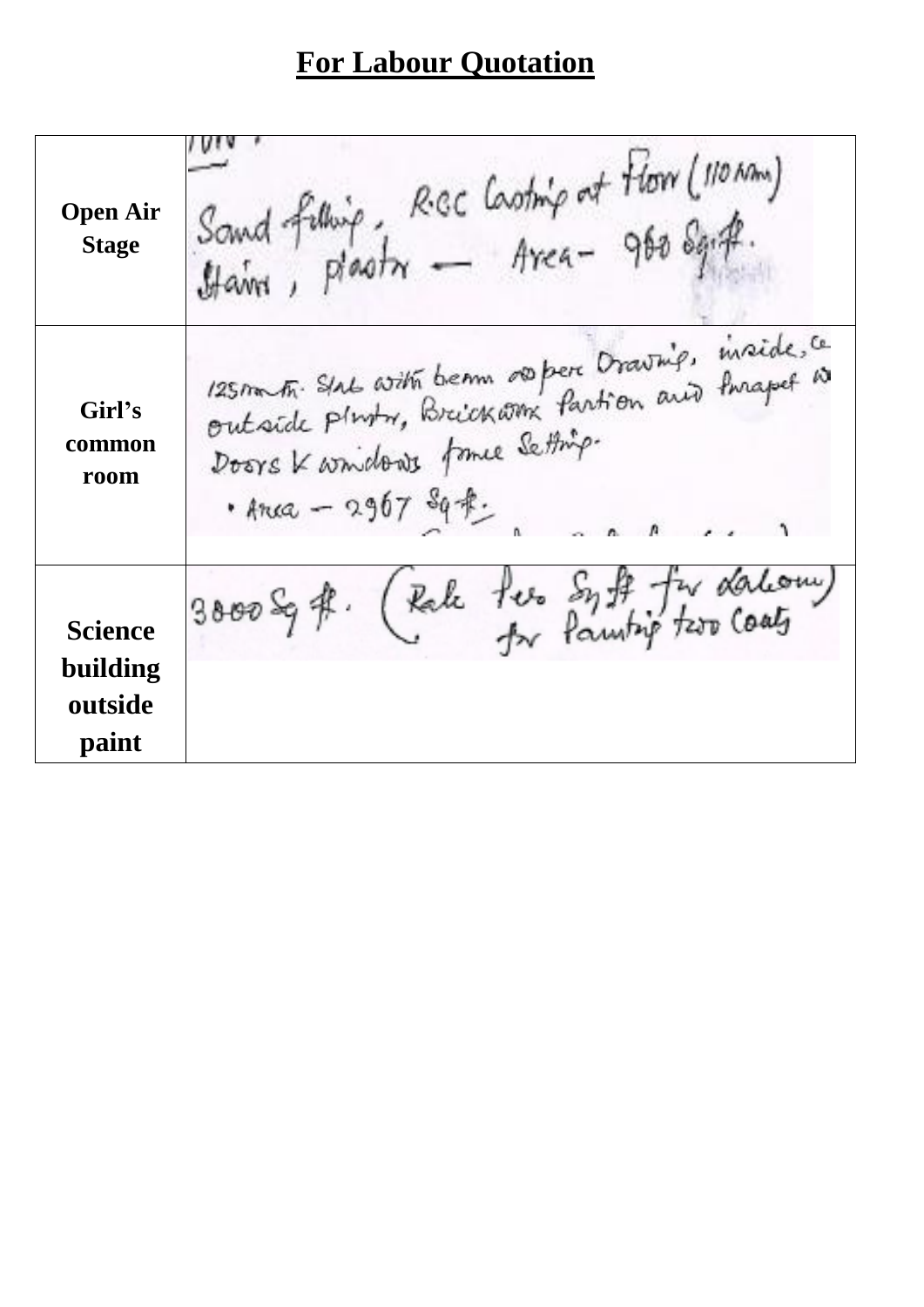| <b>Materials of the work</b>             |                                                                                                                                                                                                                                                                                                                                                                                                                                                              |  |
|------------------------------------------|--------------------------------------------------------------------------------------------------------------------------------------------------------------------------------------------------------------------------------------------------------------------------------------------------------------------------------------------------------------------------------------------------------------------------------------------------------------|--|
| Open Air Stage                           | 20 km dorow chips - 500 gp.<br>Coatre search - 500 yr.<br>$-$ stoff.<br>Fin Sout<br>$150$ bap<br>Carcut<br>Remisfracement - 1250 kp.<br>Buidnip costre - 15 kp.<br>$ 5ke$<br>Palytin<br>$\begin{array}{rcl}\n\text{Skylim} \\ \text{Nally} & \frac{e^s}{2!} & = & 6k & \\ \hline\n\end{array}$                                                                                                                                                               |  |
| Girl's common<br>room                    | 20 mm downchist - 1550 m.<br>Coarge Sand - 1200 kg.<br>Kemant - 600 Bap.<br>182 class Poneecks - good Nos.<br>$\begin{array}{rcl}\n\text{As.} & \text{Rein} & \text{if} & \text{if} & \text{if} & \text{if} & \text{if} & \text{if} & \text{if} \\ \text{Rainb in} & \text{if} & \text{if} & \text{if} & \text{if} & \text{if} & \text{if} \\ \text{Raylium} & & & & \text{if} & \text{if} & \text{if} \\ \text{Naido} & & 2" & & & \text{if} & \text{if} &$ |  |
| <b>Science building</b><br>outside paint | Supply of outside paint of reputed brands                                                                                                                                                                                                                                                                                                                                                                                                                    |  |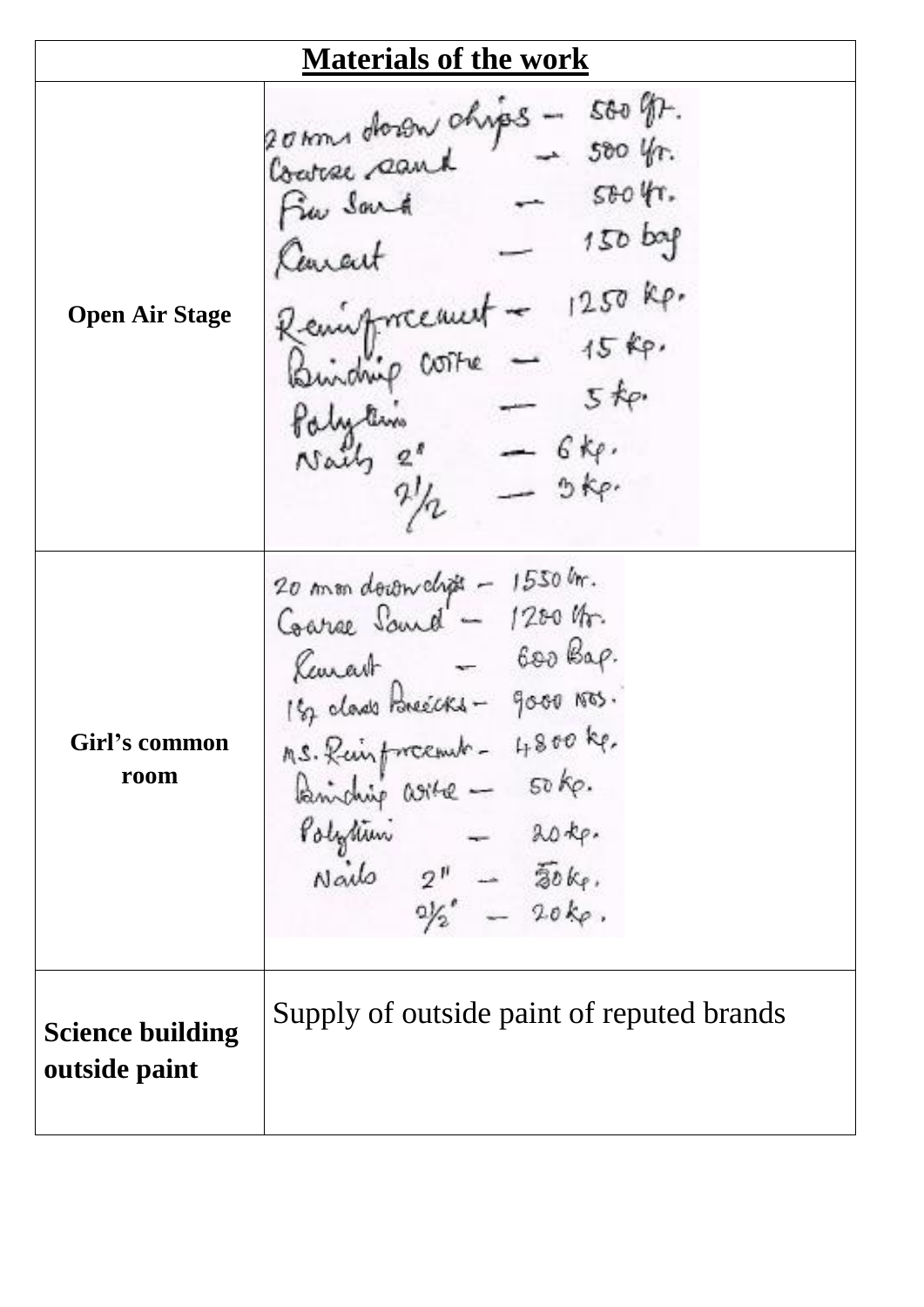